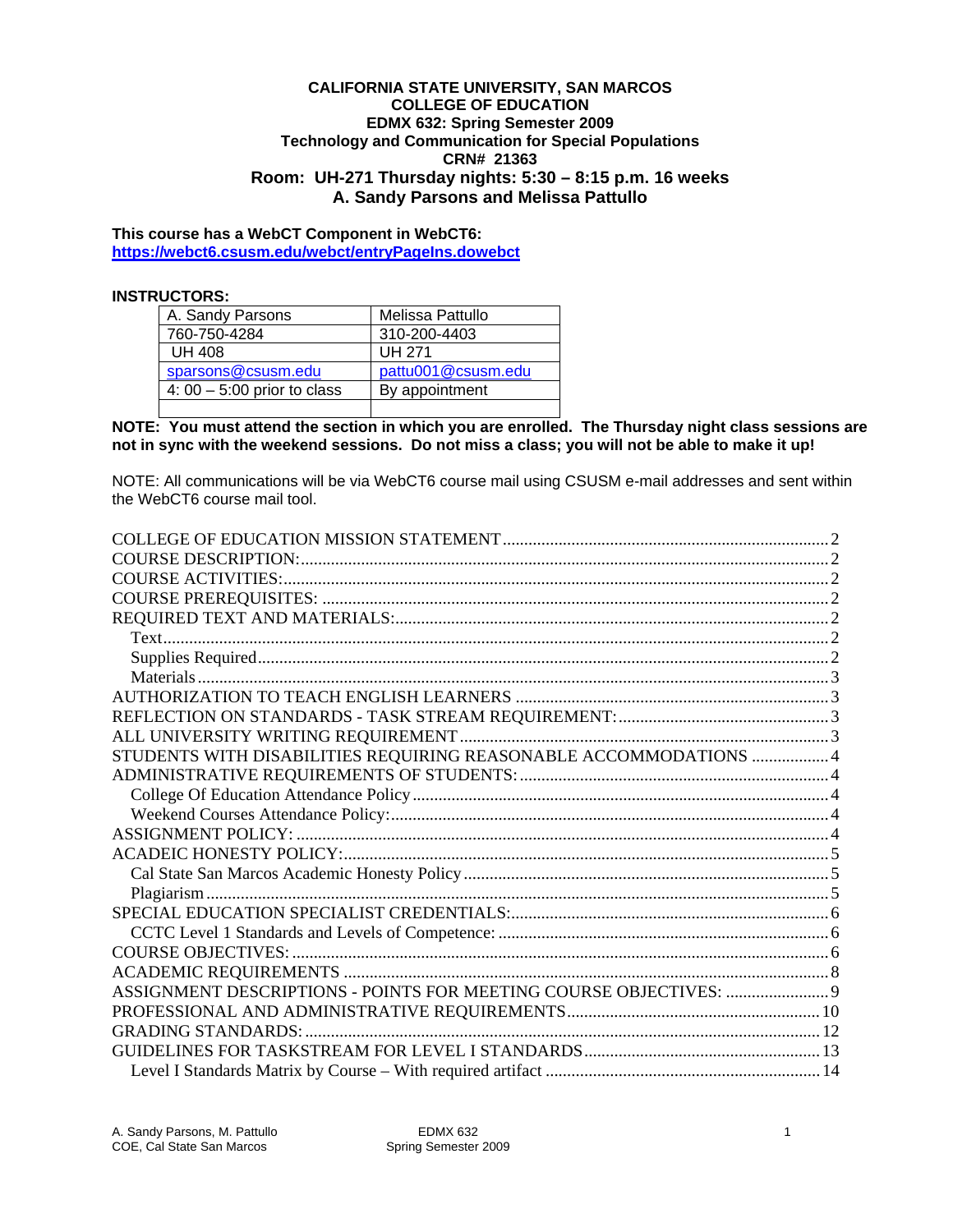### COLLEGE OF EDUCATION MISSION STATEMENT

The mission of the College of Education Community is to collaboratively transform public education by preparing thoughtful educators and advancing professional practices. We are committed to diversity, educational equity, and social justice, exemplified through reflective teaching, life-long learning, innovative research and on-going service. Our practices demonstrate a commitment to studentcentered education, diversity, collaboration, professionalism, and shared governance. *(Adopted by COE Governance Community, October, 1997).* 

### COURSE DESCRIPTION:

**EDMX 632 Technology and Communication for Special Populations (3).** Terms, trends, history, and current information bases on applications of technology and assistive and adaptive devices for working with children. Use of technologies for learners with mild, moderate, and severe disabilities for education programs in schools and agencies. Identification of interventions for effective learner communication and needed augmentative communication devices. Knowledge of system components and configuration of special and adaptive devices. Competency-based, requiring laboratory work. *Prerequisite:* EDUC 422 or equivalent

### COURSE ACTIVITIES:

Participants study and use technologies with learners with mild, moderate, and severe disabilities for education programs and agencies. Competencies developed are in ability to use computer-based technologies and system components and to configure special and adaptive devices. Information is presented on terms, trends, history, and current information bases, applications of technology and assistive and adaptive devices for work with children. This course is competency-based and requires laboratory work in addition to lecture and practice during scheduled class time.

#### COURSE PREREQUISITES:

Admission to the Preliminary Level I Mild/Moderate & Moderate/Severe Disabilities Education Specialist Program with or without Multiple Subjects/BCLAD. Successful completion of EDUC 422 or equivalent. Demonstration of a basic understanding and practical use of representative programs for instruction and teacher productivity including word processing, data bases, spread sheets, graphics, telecommunications, networking, and multi-media presentations is absolutely required.

### REQUIRED TEXT AND MATERIALS:

#### **Parsons and Maltby Spring Semester 2009: Bound Reader, when ready will be available at Copy Serve in San Marcos**

**NOTE: We will send out a course mail via WebCT6 when it is ready. The reader is required.**  The Bound Reader, when ready, will be available at Copy Serve in San Marcos. (760) 599-9923, 754 South Rancho Santa Fe Blvd. Enter the first driveway off San Marcos Blvd. just west of Rancho Santa Fe Rd. and the Citibank, turn right in this drive and make an immediate left. The store faces San Marcos Blvd.

### Text

While there will be no official text book, there will be required readings in class with annotations and required reading activities. Reading materials will be discussed in class.

### Supplies Required

**University print card**. You will be required to submit hard print copies of lab assignments printed in the lab. You may purchase this card in the Kellogg Library on the  $2^{nd}$  floor (street level) near the Student Technology Help Desk. You may add money to the card on the  $4<sup>th</sup>$  floor of University Hall, but you must have a card first in order to do this. **Having a print card is a requirement!** 

**One 2" – three ring binder** (For use in the Mouse House lab.)

#### **A USB/flash drive** for storage of documents.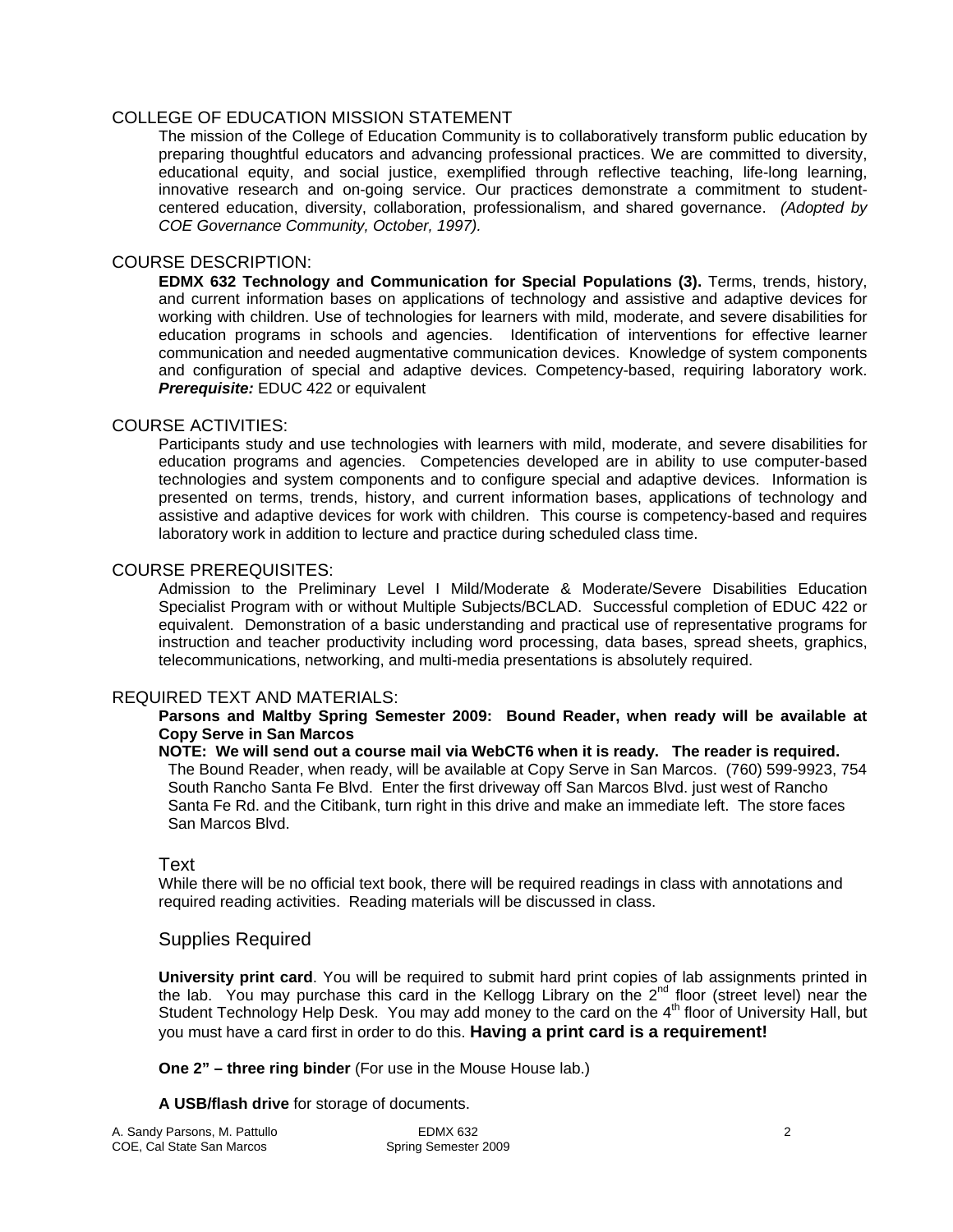#### **Materials**

We suggest you get together in teams to gather or purchase these materials to share for the make it take is low tech lab on the date indicated on the Course Schedule.

Hot Glue sticks small or large

Hot glue gun small or large (bring to share, not required to purchase)

4 small household soft sponges (do not let them dry out!)

**Scissors** 

#### AUTHORIZATION TO TEACH ENGLISH LEARNERS

This credential program has been specifically designed to prepare teachers for the diversity of languages often encountered in California public school classrooms. The authorization to teach English learners is met through the infusion of content and experiences within the credential program, as well as additional coursework. Students successfully completing this program receive a credential with authorization to teach English learners.

*(Approved by CCTC in SB 2042 Program Standards, August 02)* 

### REFLECTION ON STANDARDS - TASK STREAM REQUIREMENT:

#### CCTC Standards for the Special Education Specialist Credential

Commission on Teacher Credentialing) standards for the Level 1 Special Education Specialist Credential. The course objectives, assignments, and assessments have been aligned with the CCTC (California This course is designed to help teachers seeking a California teaching credential to develop the skills, knowledge, and attitudes necessary to assist schools and district in implementing effective programs for all students. The successful candidate will be able to merge theory and practice in order to realize a comprehensive and extensive educational program for all students. You will be required to formally address the CCTC Standards for the Level 1 Mild/Moderate/Severe Special Education Specialist Credential in this course; this assignment will be addressed in class. You will be required to post artifacts and a reflection to address standards 25 M/M, and 25 M/S. Please see the table below for the artifacts to be posted to each standard. The format for the Reflective Essay, required for each standard, is attached to the syllabus. You must complete all TaskStream postings in order to be cleared for your credential.

| <b>CCTC Standard</b>                                                                              | <b>Related Artifact to be Attached in Task Stream</b> |
|---------------------------------------------------------------------------------------------------|-------------------------------------------------------|
| Standard 25 M/M<br>Characteristics and Needs of<br>Individuals With Mild To Moderate Disabilities | Standards Based Curriculum Project                    |
| Standard 25 M/S<br>Communication and Social Networks                                              | Vendor Research Project                               |

#### **EDMX 632: Technology and Communications for Special Populations**

#### ALL UNIVERSITY WRITING REQUIREMENT

Every course at the university must have a writing requirement of at least 2500 words. In EDMX 632, this requirement is met via Standards Based Curriculum Project and Paper, the Vendor Project, the Reading Activities, and the Web CT6 discussion board work.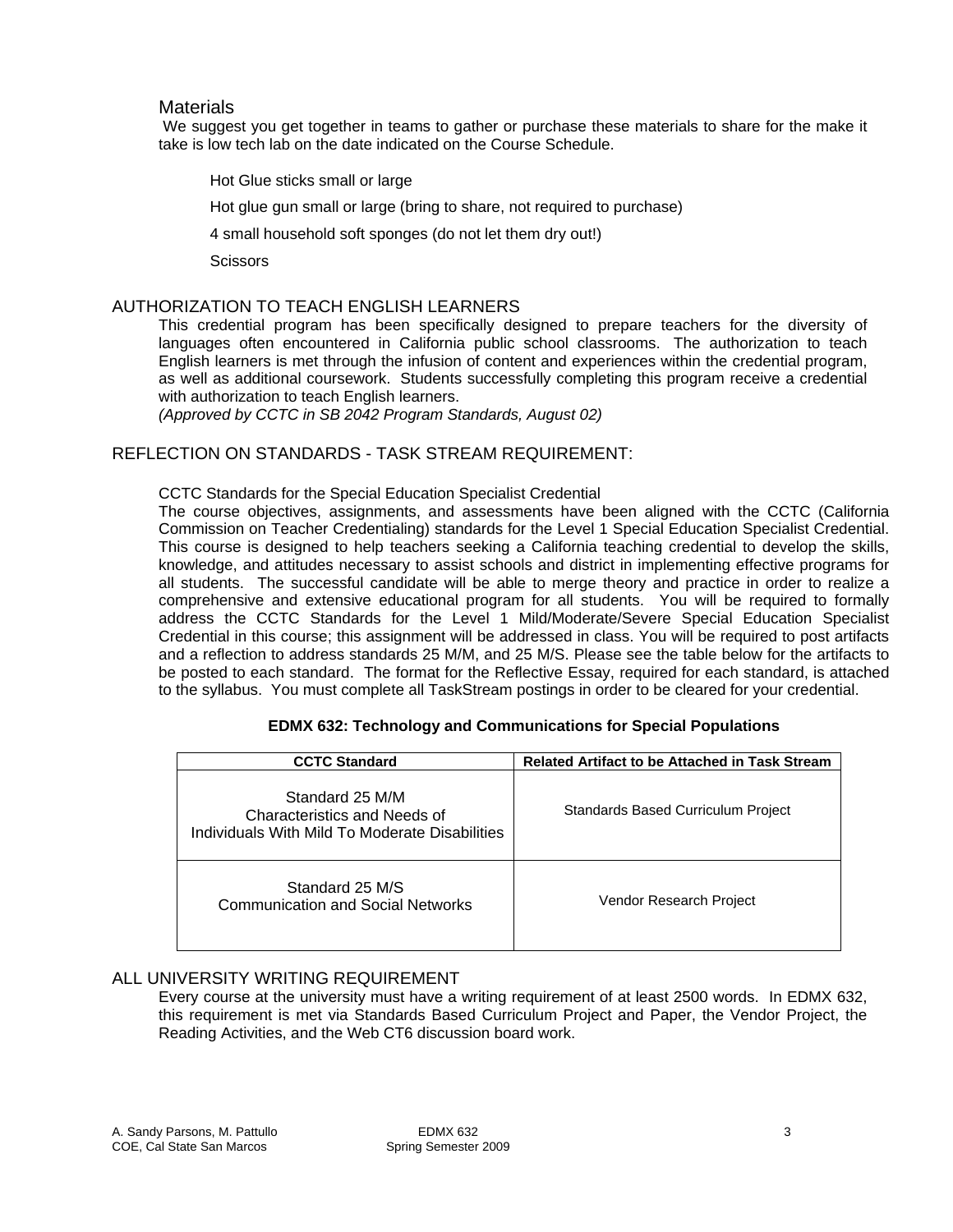#### STUDENTS WITH DISABILITIES REQUIRING REASONABLE ACCOMMODATIONS

Students must be approved for services by providing appropriate and recent documentation to the Office of Disable Student Services (DSS). This office is located in Craven Hall 5205, and can be contacted by phone at (760) 750-4905, or TTY (760) 750-4909. Students authorized by DSS to receive reasonable accommodations should meet with their instructor during office hours or, in order to ensure confidentiality, in a more private setting.

### ADMINISTRATIVE REQUIREMENTS OF STUDENTS:

### College Of Education Attendance Policy

 instructor. **Individual instructors may adopt more stringent attendance requirements**. Should the student have extenuating circumstances, s/he should contact the instructor as soon as possible. *(Adopted by the COE Governance Community, December, 1997).*  Due to the dynamic and interactive nature of courses in the College of Education, all students are expected to attend all classes and participate actively. At a minimum, students must attend more than 80% of class time, or s/he may not receive a passing grade for the course at the discretion of the

Students arriving late, leaving class early or coming back late from breaks will lose participation points. For weekend classes, the "lunch break" is only 30 minutes, bring your snacks and lunch with you to have outside of the tech lab.

Remember: **NO FOOD OR DRINKS IN THE COMPUTER LABS AT ANY TIME**! Participation points will be deducted for food and drink in the lab at any time. You may have water bottles, but only at the work tables, not at the computer stations.

#### Weekend Courses Attendance Policy:

You may not miss more than one weekend component and receive a grade of A. You may not miss one full Saturday and receive a passing grade. Weekend courses are VERY intense and strict attendance and fulfillment of all requirements is required to receive credit for the course. NO MAKEUPS! (One component = Friday night, Saturday a.m., or Saturday p.m. session).

#### ASSIGNMENT POLICY:

Each assignment is due at the beginning of class on the date indicated on the syllabus.

- We do typically not accept assignments as e-mail/course mail attachments or embedded within e-mail/course mails. Seek prior permission in extenuating circumstances.
- We do not accept late work or late WebCT postings.
- • Students are required to keep a copy of all work in case any work becomes lost. All proof of work accomplished is the responsibility of the student, including Discussion Board Postings within WebCT6. It is recommended that you compose in Word, and keep a running document of your work. You can copy and paste from Word into WebCT6.
- It is strongly advised that students keep up with the assignments from session to session as I do not accept late work.
- **Note**: Typically, no late work will be accepted, but if accepted due to extenuating circumstance, and at the instructor's discretion, point deductions will be applied. If you have extraordinary circumstances in your life which will impact upon your attendance or assignments, please let us know. If you have any questions or concerns, please contact the instructor.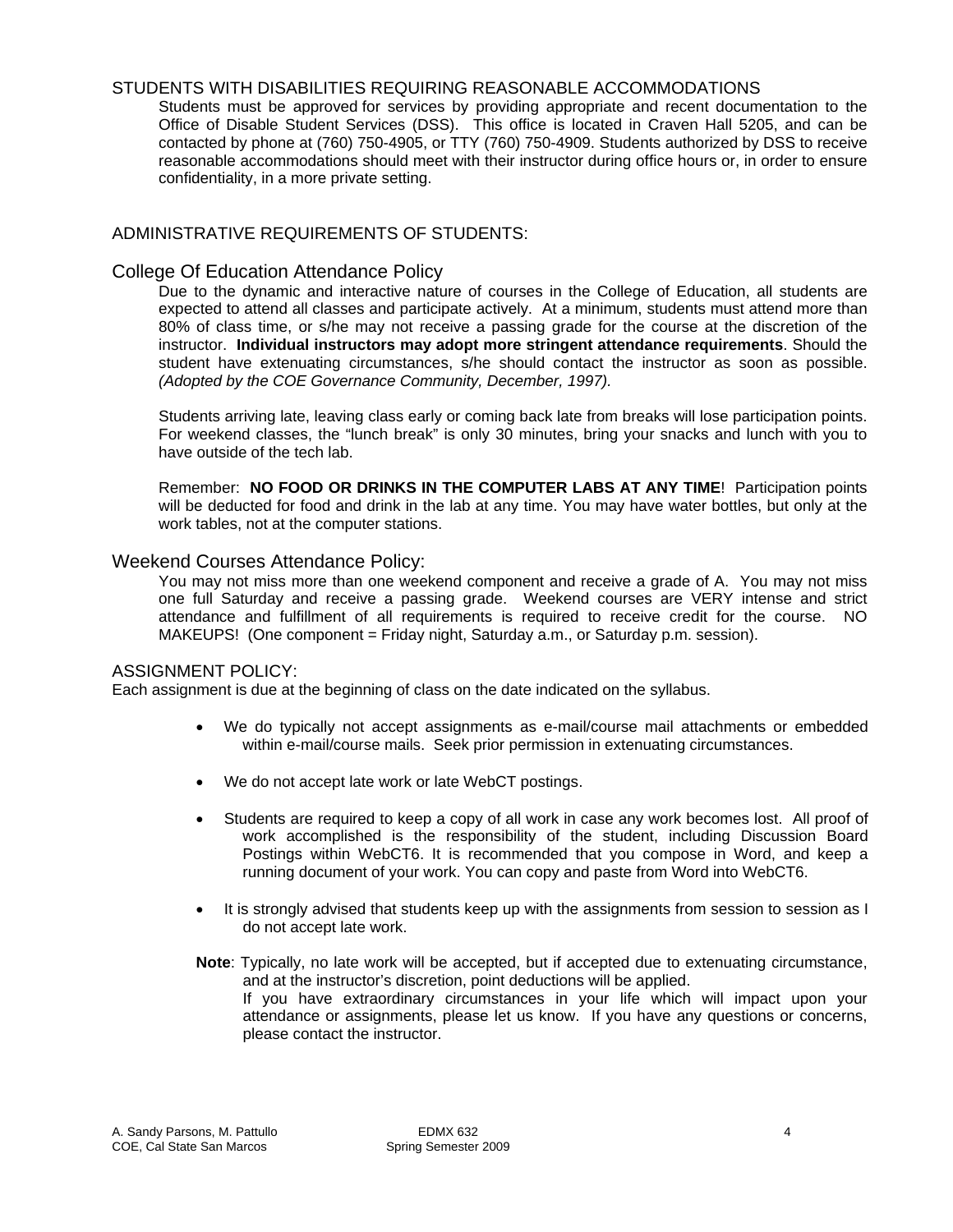### ACADEIC HONESTY POLICY:

### **(Be sure to read the CSUSM Academic Honesty Policy below)**

- Plagiarism of any type will result in a failing grade. All work in this course must be the original work of the credential candidate.
- Scanning of student work via Turn it In<sup>™</sup> software may be used to verify student authorship and accurate citation of copyrighted materials or thoughts, ideas, and/or work of others.
- Assignment will be checked via Turn-It-In software for accuracy of citation and originality of work.
- The instructor may require that some assignments in the course be submitted via WebCT  $6$ using the built in Turn it In™ software feature.
- Students making unauthorized copies of copyrighted materials or microcomputer software will receive a failing grade.

### Cal State San Marcos Academic Honesty Policy

 Student Academic Honesty Policy. All written work and oral assignments must be original work. All "Students will be expected to adhere to standards of academic honesty and integrity, as outlined in the ideas/materials that are borrowed from other sources must have appropriate references to the original sources. Any quoted material should give credit to the source and be punctuated with quotation marks.

Students are responsible for honest completion of their work including examinations. There will be no tolerance for infractions. If you believe there has been an infraction by someone in the class, please bring it to the instructor's attention. The instructor reserves the right to discipline any student for academic dishonesty in accordance with the general rules and regulations of the university. Disciplinary action may include the lowering of grades and/or the assignment of a failing grade for an exam, assignment, or the class as a whole."

### Plagiarism**:**

As an educator, it is expected that each student will do his/her own work, and contribute equally to group projects and processes. Plagiarism or cheating is unacceptable under any circumstances. If you are in doubt about whether your work is paraphrased or plagiarized see the Plagiarism Prevention for Students website http://library.csusm.edu/plagiarism/index.html. If there are questions about academic honesty, please consult the University catalog.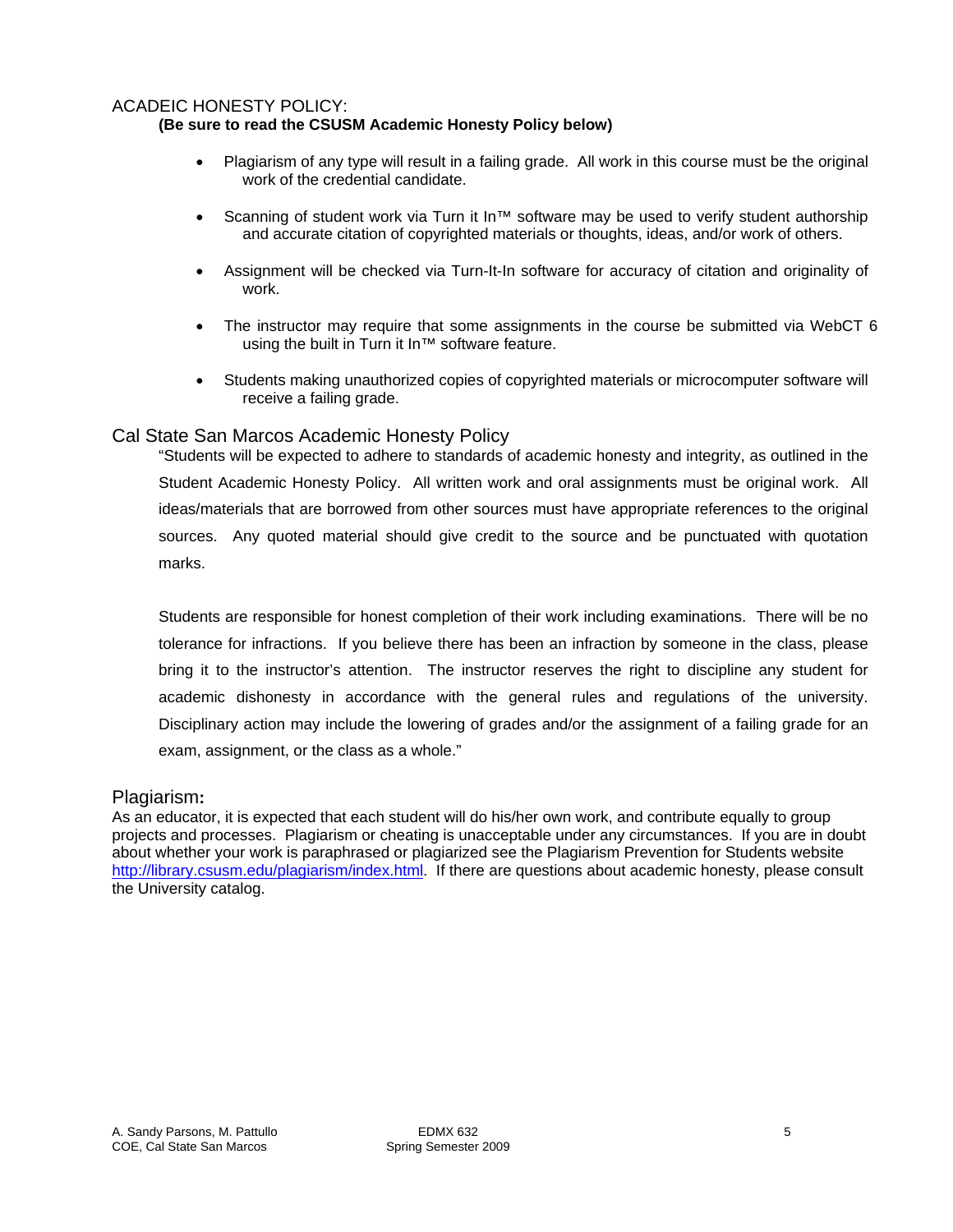### SPECIAL EDUCATION SPECIALIST CREDENTIALS:

### CCTC Level 1 Standards and Levels of Competence:

The following table indicates the CCTC Level I standards and level of competence addressed by EDMX 632 and the level (i.e., knowledge, application) at which each standard is demonstrated.

# **Table of CCTC Level I Standards and Levels of Competence**

| M/M/S | M/M/S | M/M/S | M/M/S | M/M/S | M/M/S | M/M/S | M/M | M/S | M/S | M/S |
|-------|-------|-------|-------|-------|-------|-------|-----|-----|-----|-----|
| 10    | 12    | 15    |       | 22    | 23    | 24    | 25  | 25  | 26  | 27  |
| K/A   | K/A   | K/A   | K/A   | K/A   | K/A   | A     | K/A | K/A | K/A | K/A |

### **Key to Table Standards and Areas of Certification**:

- 10 Professional, legal and ethical practices
- 12 Educating diverse learners with disabilities
- 15 Managing learning environments
- 17 Assessment, curriculum, and instruction
- 22 Assessment and evaluation of students
- 23 Planning and implementing curriculum and instruction
- 24 Positive behavior support

### **25M/M Characteristics and needs of individuals with mild to moderate disabilities**

### **25M/S Communication and Social Networks**

- 26 Curriculum
- 27 Movement, mobility, sensory and specialized health care
- **M/M/S** = Common Mild/ Moderate and Moderate/Severe Education Specialist Competency
- **M/M**= = Mild/Moderate Education Specialist Competency
- **M/S**  $=$  Moderate/Severe Education Specialist Competency
- **K** = Competence at **knowledge** level
- **A** = Competence at **application** level

### COURSE OBJECTIVES:

Upon completion of this course, students will be able to:

- 1. Identify terms, concepts, historical events and trends in the use of technology in general and special education programs.
- 2. Demonstrate an understanding of national, state and local laws, policies and procedures relating to technology and learners with special learning needs.
- 3. Identify learner characteristics and needs for the purpose of technology evaluations.
- 4. Become familiar with and able to utilize telecommunications, electronic databases, reference systems and networks to access information in regular and special education.
- 5. Identify for selection and use various resource agencies at national, state and local levels for improving the use of technology in the classroom to effect needed modification and adaptation of the learning environment for large and small group instruction.
- 6. Evaluate microcomputer software for its potential usefulness including possible adaptations and modification to the educational environment and/or devices for improving education programs for learners.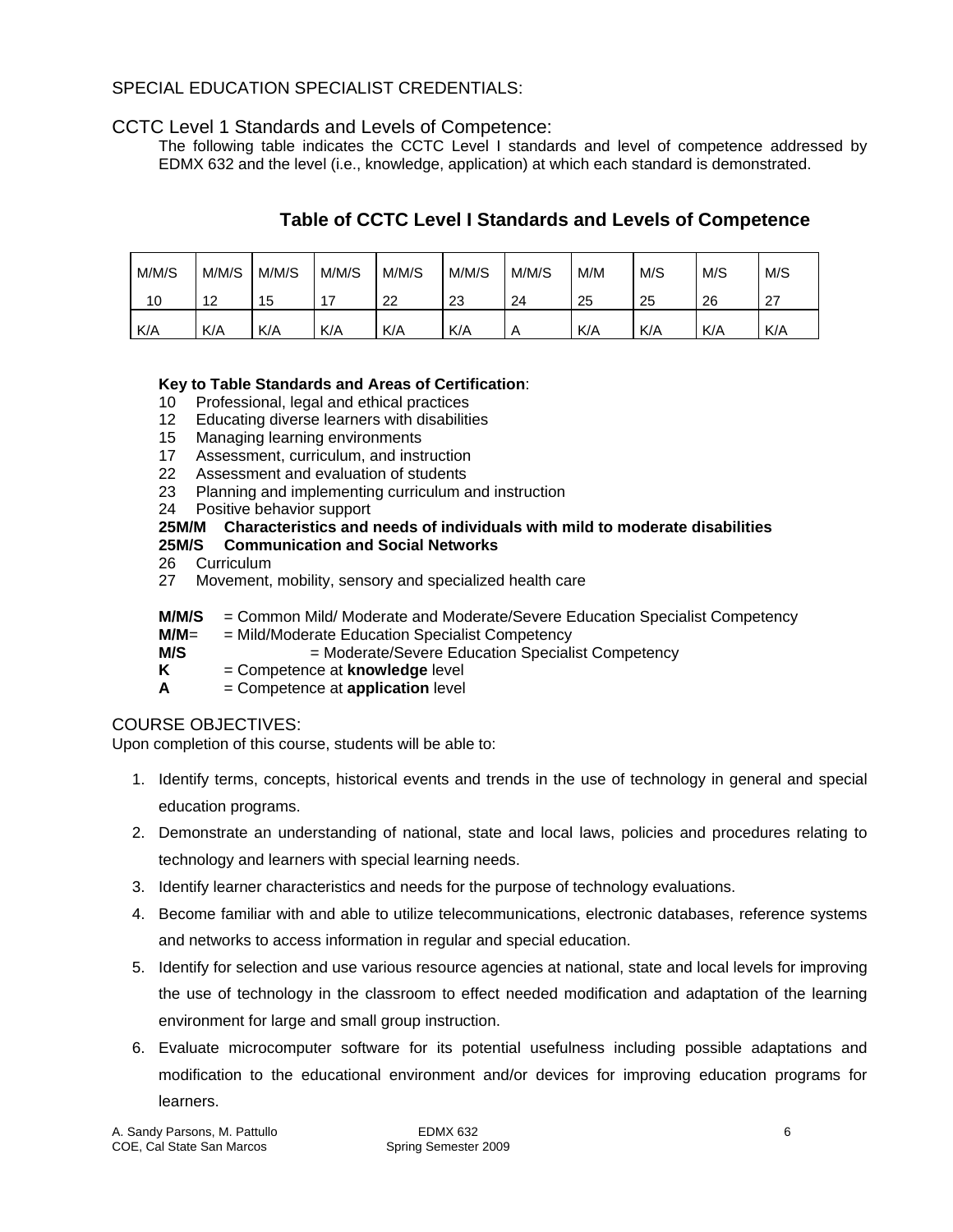- 7. Plan for the practical application for instructional use of computers; select, evaluate and use educational hardware and software, and design classrooms for the use of computer assisted instruction for various groups of learners.
- 8. Become familiar and utilize telecommunication and utility programs to access information bases in regular and special education through Internet use.
- 9. Plan the use of technology that can be used to assist/enable persons with physical disabilities in approaching the learning process and environment.
- 10. Explain how to evaluate the effectiveness of technology applications and devices for individual learners in special education programs.
- 11. Acquire competencies in configuring and using adaptive devices
- 12. Acquire competencies in configuring and using specialized software such as:

IntelliTalk III© (talking word processor)

Overlay Maker III©

Boardmaker 5© (picture communication boards)

SOLO<sup>™</sup> by Don Johnston Inc.:

Write OutLoud™ Read OutLoud™ Co Writer™ Draft Builder™

**Note: the one principle of adaptive tech**: is it is going to malfunction; it will do so when you are in front of a group!

### **Topics**:

- \* Use of computer-based assistive technologies, and system components
- \* Configurations of system components to support peripherals
- \* Terms, concepts, history and trends in assistive technology
- \* Software selection and evaluation for individual learners with special needs
- \* Planning use of technology for exceptional learners
- \* Use of alternative input/output devices
- \* Computer assisted instruction
- \* Use of computer-based technology within appropriate subject areas and grade levels
- \* Enhancement of problem solving skills, critical thinking skills, and creative processes
- \* Integration of computer-based applications into instruction in regular and special
- \* Education classrooms.
- \* Use of the internet as a multifaceted education tool
- \* On-line research:
- \* Education/special education sites
- \* Curriculum, lesson plans, and other education materials.
- \* Use of IntelliTools™ Software and IntelliKeys™ keyboards for education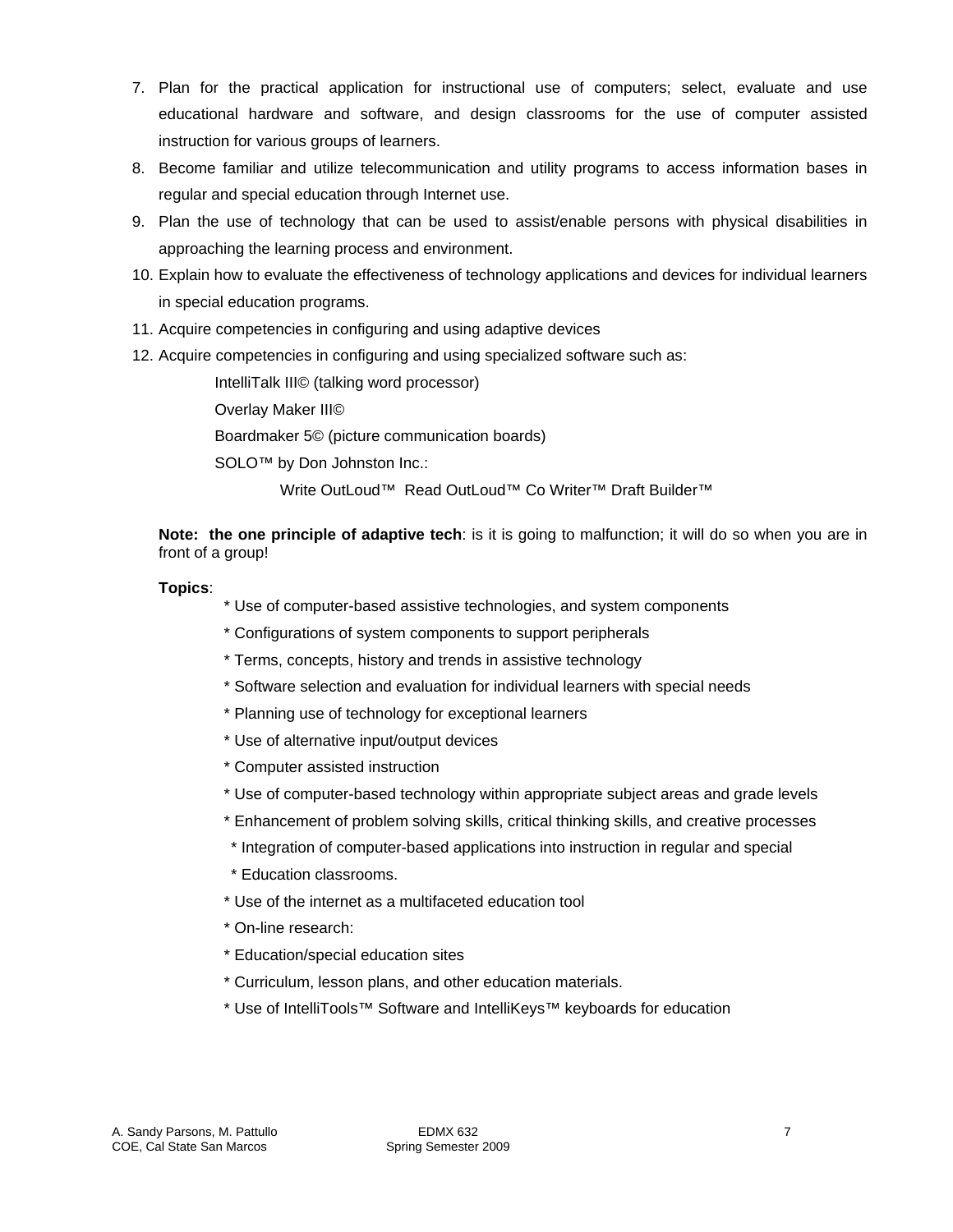## ACADEMIC REQUIREMENTS

### **COURSE REQUIREMENTS for EDMX 632**

| Collaboration/Participation<br>12 sessions at 10 points each<br>session                                                                                                           | 120 | Be sure to sign in each class session.<br>Participation points are also awarded on<br>your WebCT work for on time postings.                |
|-----------------------------------------------------------------------------------------------------------------------------------------------------------------------------------|-----|--------------------------------------------------------------------------------------------------------------------------------------------|
| Lab Assignments<br>$(12 \t@ 10$ points each)                                                                                                                                      | 120 | Be sure to turn in your lab sheet for lab<br>points.                                                                                       |
| <b>Standards Based Curriculum</b><br>(SBC) Project and Paper (Pairs)                                                                                                              | 70  | Be sure to post your SBC paper to the<br>Discussion Board and turn it in hard<br>copy on the date on the schedule                          |
| Presentation of the SBC Project<br>by entire class                                                                                                                                | 15  |                                                                                                                                            |
| Vendor Project (Individual)                                                                                                                                                       | 100 | Be sure to post your Vendor Summary<br>Paper to the Discussion Board<br>Turn in all components in hard copy on<br>the date on the schedule |
| Reading Activities (4 @ 25 points<br>each)                                                                                                                                        | 100 | These will be posted using the<br>Assignments Tool in WebCT6                                                                               |
| Web CT assignments (4 @<br>25 points per session)<br>plus 10 points participation for<br>each session included in<br>participation points above                                   | 100 | Log into WebCT6 and complete the<br>discussion board prompts. Be sure to<br>post by time and date on course<br>schedule.                   |
| <b>Course Reflection</b>                                                                                                                                                          | 25  | This is to be posted on WebCT6 using<br>the Assignments Tool                                                                               |
| <b>Task Stream Reflection on</b><br><b>CCTC Standards:</b><br>You must provide these essays<br>and artifacts!<br>Task Stream Postings (50 points)<br>Standards: 25 M/M and 25 M/S | 50  | Each student must have a Task Stream<br>Account. This work must be posted in<br>order to clear your credential.                            |
| <b>TOTAL POINTS</b>                                                                                                                                                               | 700 |                                                                                                                                            |

NOTE: All assignments are due on the date stated on the course schedule. No late work will be accepted. If you encounter extenuating circumstance, please contact the professor. Late work due to extenuating circumstance will be accepted only at the discretion of the instructor and will receive late point deductions.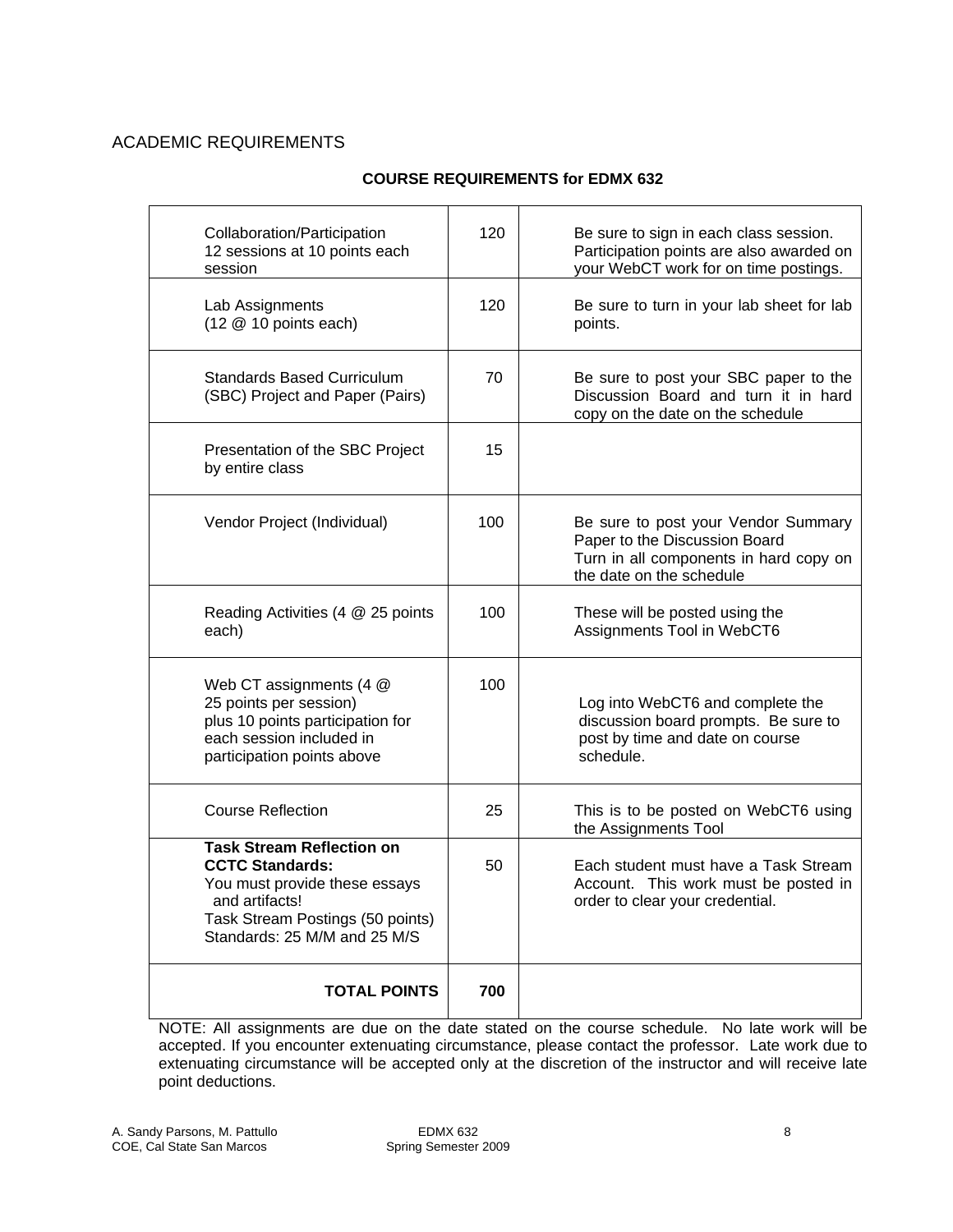### ASSIGNMENT DESCRIPTIONS - POINTS FOR MEETING COURSE OBJECTIVES:

#### **Collaboration and Participation: (12 class sessions @ 10 points each = 120 points)**

For each class, participation points will be assigned based upon the following criteria: collaborative cooperation in all labs, classes, and group assignments; enthusiasm for the content and activities; respect for the speakers; patience, flexibility and respect with the technology; and appropriate use of the lab, hardware and software and other aspects included in the Policy and Professional Dispositions listed below. Please note the very strict COE attendance policy requirements on page four of this syllabus and that of this instructor for weekend courses.

#### **Lab work in class and required lab work sheets: (12 @ 10 points each) = 120 points)**

There will be lab activities which require in-class work and lab sheets for each class session. Be sure to get the lab sheet from your bound reader (or from the instructor), do the work, fill it out, and return it to the instructor to get the full points. Missed labs may be made up only with the consent of the instructor, but not for full points as the student has missed the professor's instruction and supervised in-class group work with peers.

#### **Standards Based Curriculum Project (85 points, including the Paper (70) with Presentation (15)**  This is a project to be accomplished in pairs which requires team creation of a standards based lesson using specialized access software and class presentation. The format is included in bound reader.

**Vendor Project (Individual, 100 points).** Each student will be required to contact vendors and research assistive technologies for a specific student. Students will submit a summary paper based upon this review. Six individual vendor reviews are required in addition to the summary paper (formats included in bound reader).

#### **Reading Activities: (Individual, 4 @ 25 points each = 100 points total)**

Reading activities will be based on course readings. Prompts will be found in the Assignments Tool area of the WebCT6 course. These are to be submitted via the Assignments Tool in WebCT6.

**WebCT work: (4 X 25 = 100)** All WebCT postings are due on the date indicated in the course schedule. The web sessions will be de-activated within one week after the due date. No late postings will be accepted.

**Course Reflection: (25 points)** The course reflection is due on the date listed in the course schedule.

#### **Reflection on Standards - Task Stream Postings: (50 points):**

You will be required to formally address the CCTC Standards for the Level 1 Special Education Specialist Credential in this course. You will be required to post artifacts and a reflective essay on each required standard for the course (the guidelines for this essay are on the last page is this syllabus). For EDMX 632 you must address standards 25 M/M and 25 M/S. These postings are required prior to clearing of your credential.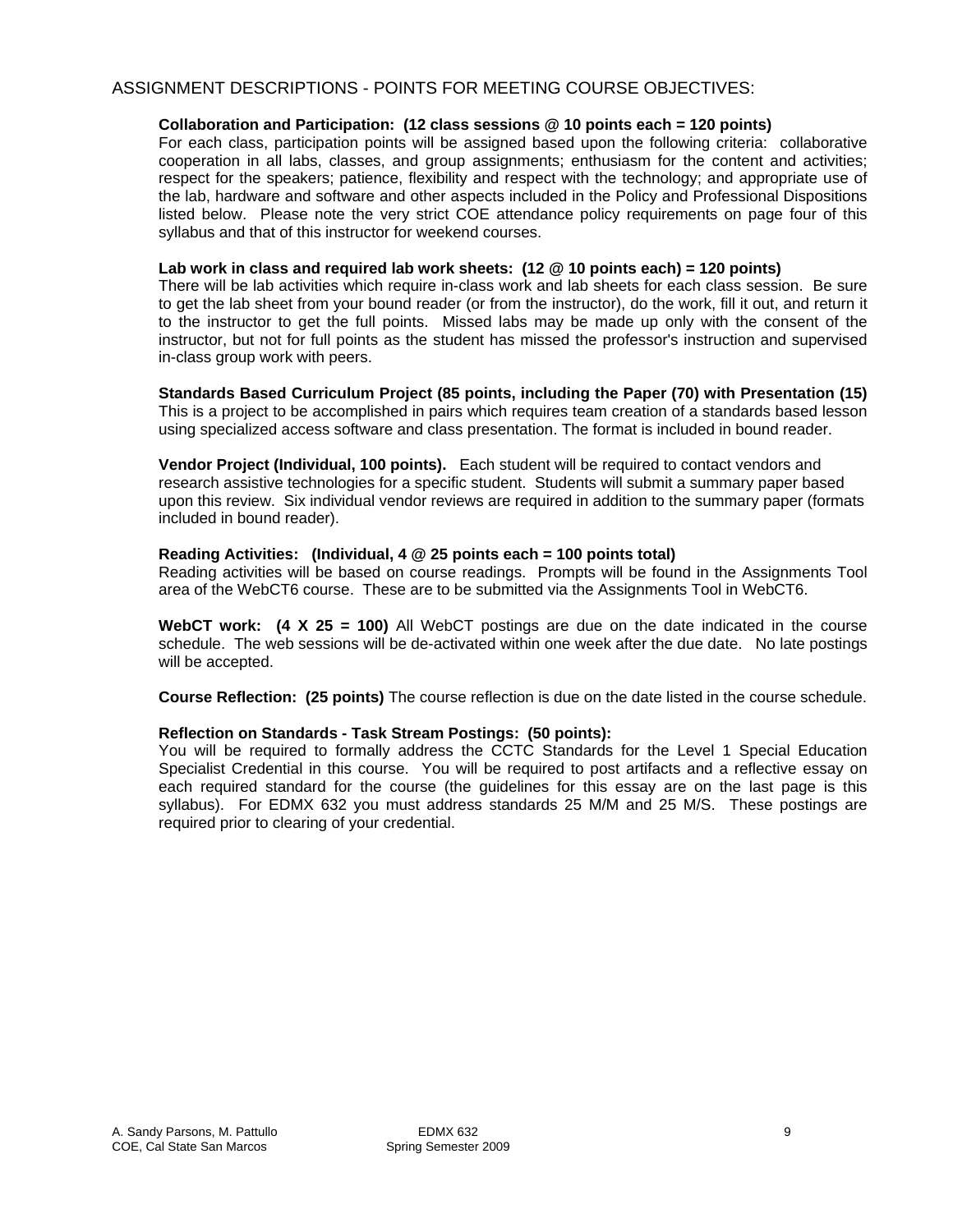#### **Web Based Components and Communications for the Course:**

All communications by E-mail will be via the Course Mail tool in WebCT 6.

Check your Course Mail at least once per week, and always before coming to class.

#### **Criteria for Grading for WebCT work including Discussion Board (DB) Postings:**

- • **Never give your password to anyone else or allow anyone else to access this course using your password.**
- Post your response to the Discussion Board (DB) Prompts by the due date and it is best to post at the beginning of the week.
- All postings must be written in professional and respectful language; Respect the opinions of others, and respond collegially.
- Use person first language.
- Compose your work off-line in Word and paste your responses into the discussion board. Keep a document of all your postings as proof of work. Do not attach the Word document to your response. You MUST paste it.
- Read the postings of your colleagues (towards the middle of that week) and post required responses to the posting of others as indicated in the Professor's prompts.
- Be sure your responses are well thought out prior to posting your work.
- Be sure to post your responses by the due date and time on the course schedule.

### PROFESSIONAL AND ADMINISTRATIVE REQUIREMENTS

### **1. Weekend Course Attendance Policy:**

strict attendance and fulfillment of all requirements is required to receive credit for the course. You may not miss more than one weekend component and receive a grade of A. You may not miss one full Saturday and receive a passing grade. Weekend courses are VERY intense and NO MAKEUPS! (One component = Friday night, Saturday a.m., or Saturday p.m. session). Please review the COE attendance policy on page four of this syllabus.

- 2. Use "Person-first" language (e.g., "Student with Down Syndrome" rather than "Down Syndrome student;" "Johnny who happens to have Down Syndrome" rather than "My Down Syndrome student") must be used throughout all written and oral assignments and discussions. Always write in a professional and formal voice.
- 3. Word-process all written documents. **Keep a copy of all of your work**. Proof of completion of all assignments is the responsibility of the student. Keep these records until you have received your grade. Also, you will want these copies for your records and for potential future use as professional portfolio entries. Be sure to keep a record of WebCT postings also.
- circumstances that impact completion of your assignments, please inform the instructor(s). Any 4. Complete and hand in all assignments on the due dates for full credit. If you have extraordinary time that you have questions or concerns, please contact the instructor(s) immediately.
- instructors and guest lecturers. 5. Participate in class discussions and group activities and demonstrate positive interpersonal skills with classmates and quests. Participation points are assigned on the basis of participation, collegiality, collaborative effort, and professionalism in interactions with fellow students and the instructors and guest lecturers. A. Sandy Parsons, M. Pattullo EDMX 632 10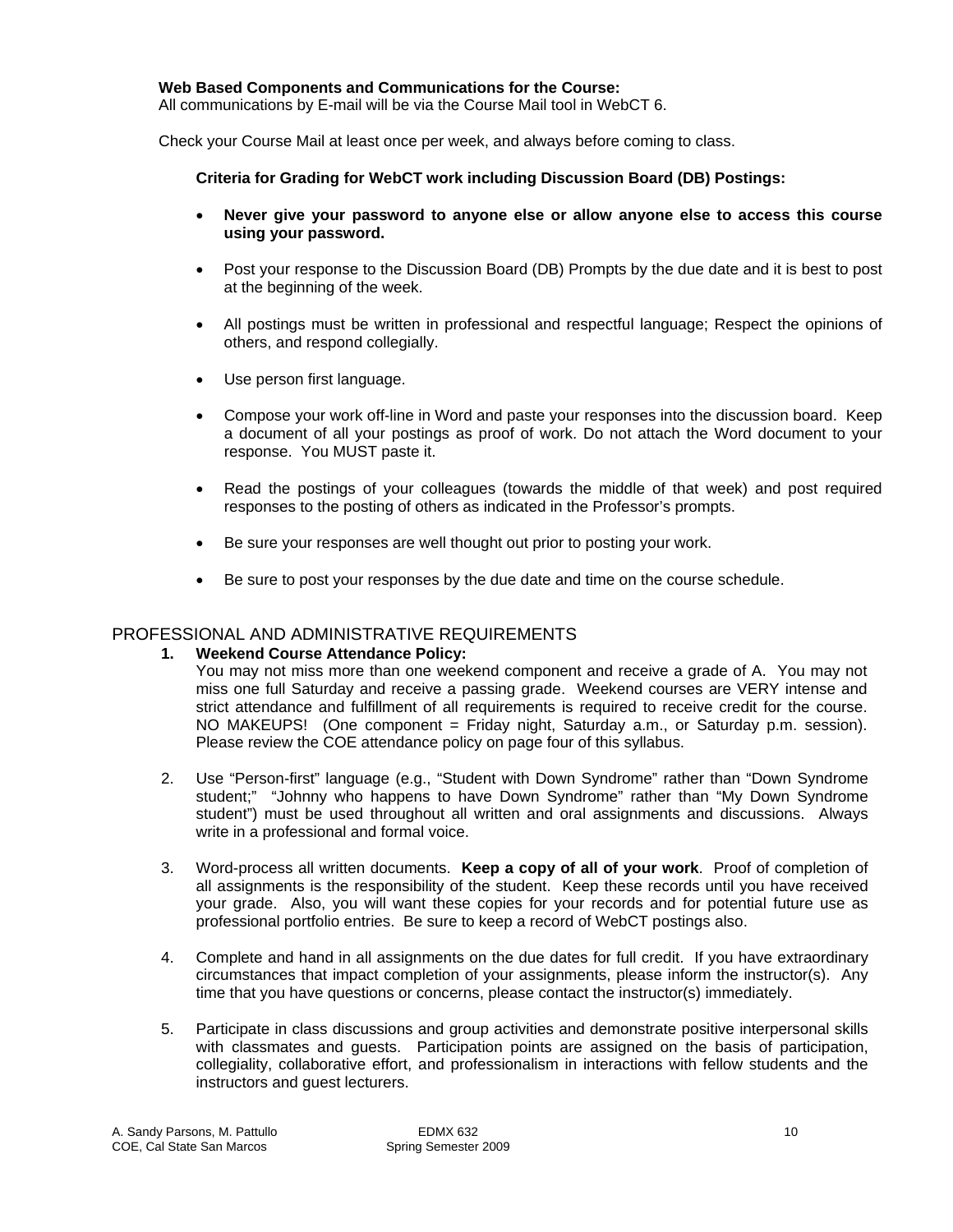- 6. **Responsibility for obtaining handouts is that of the student**. If you are to miss class, be sure to select a class "buddy" to ensure that you receive handouts and information when you must miss class. You may wish to have the following:
- 7. Buddy: Telephone, e-mail address, Fax number. Be sure to have your Buddy pick up the handouts for you.
- 8. If you lose your handouts, you must copy one from a classmate, the copy budget of the COE is extremely limited. TAKE ONLY ONE HANDOUT, the exact number is run, with no extras.
- 9. The instructor does not accept late work either for hard copy assignments or for Web CT assignments. If you have undue and extreme circumstances in your life please contact me for assistance with timelines.

#### **Policies and Professional Dispositions for technology lab:**

- Store all equipment and clean up lab before leaving class.
- Assure that everyone in the group participates in the lab work. A collaborative professional considers his/her colleagues at all times. Much of the adaptive and assistive devices must be shared. Be sure to have each member of the group have hands-on with the devices and software in order to complete full credit for the lab work.
- Demonstrate respect for the instructors, quest speakers, and fellow classmates.
- Arrive on time to class, return from breaks on time, and stay for the full class period.
- • **ABSOLUTELY NOT FOOD, DRINK, WATER, ETC. IN THE LAB AT ANY TIME**!!!! Students with food or drink in the lab (other than water bottles at the tables, not at the computers) will be **penalized participation and lab points**. Thank You.
- Please wash your hands before using any adaptive equipment, the keyboard membranes and switches are very sensitive and very expensive. Also, do not write on top of the keyboard membranes.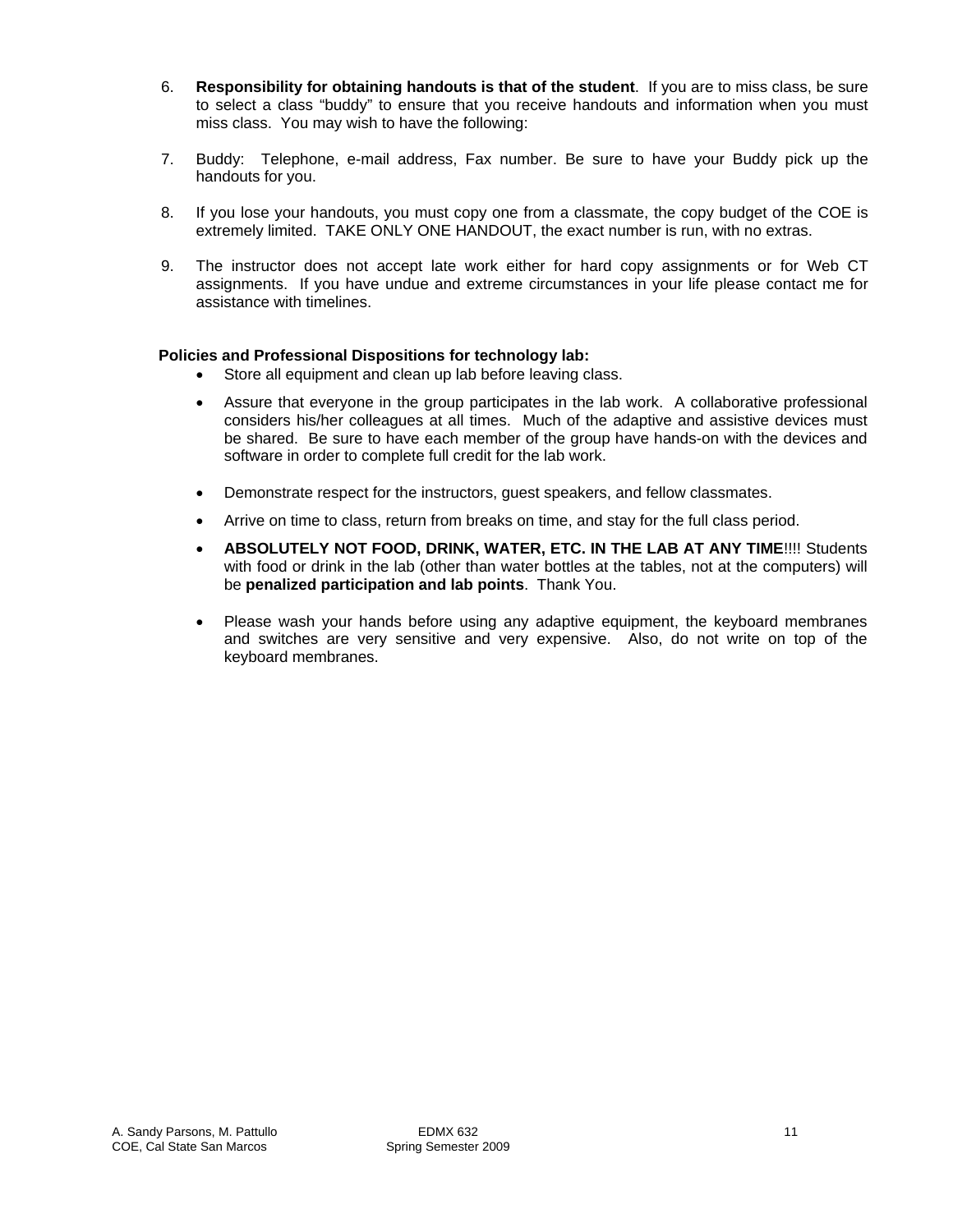### GRADING STANDARDS:

Points will be totaled for all assignments and percentages will be calculated. Grades are then computed according to the following scale:

#### **GRADING SCALE: (represents percentages of total points)**

| ົ<br>. –<br>ອປ | $90 =$<br>           | $\overline{\phantom{0}}$<br>--<br>o,<br>- דע |
|----------------|----------------------|----------------------------------------------|
| ົ<br>ບບ        | $80 =$<br>. .<br>ـــ | --<br>$\overline{\phantom{0}}$<br>-          |

Points below 77 = F (grade of C+ or better required to count course on the credential program)

#### **Grading Rubrics: Criteria for Grading Assignments:**

A (93%) Outstanding work on assignment, excellent syntheses of information and experiences, great insight and application, and excellent writing,

B (83%) Completion of assignment in good form with good syntheses and application of information and experiences, writing is good,

C (73%) Completion of assignment, adequate effort, adequate synthesis of information and application of information and experiences, writing is adequate.

#### **Criteria for Grading the Course:**

A (93%) Outstanding work on all assignments, excellent syntheses of information and experiences

B (83%) Completion of all assignments in good form with adequate syntheses of information and experiences

C (73%) Completion of all assignments, minimum effort, minimal synthesis of information and experiences.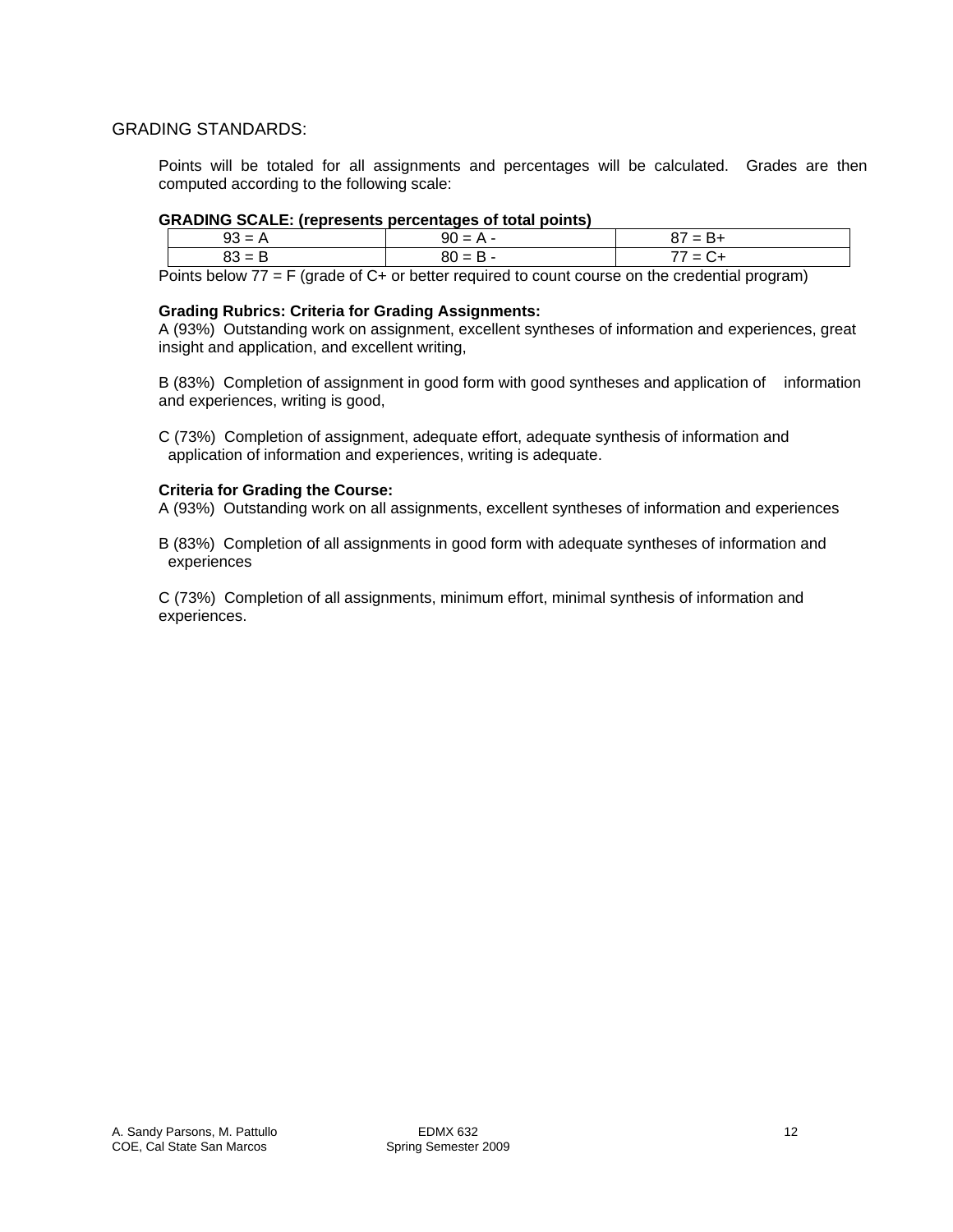### GUIDELINES FOR TASKSTREAM FOR LEVEL I STANDARDS

The purpose of the Level I portfolio is to assess how you meet each of the Level I standards. Although all of the artifacts you place in your portfolio have been assessed/graded by your professors, the connection between the artifacts and your understanding of how your course and field experiences evidence your competence is note demonstrated until you make those connections in your Level I portfolio in TaskStream. Your task is to write a cogent reflective essay for each Level I standard about how the artifacts you post provide evidence that you have met each Level I standard.

Level I standards are threaded throughout your Level I Education Specialist credential program and are addressed multiple times within and across courses. Even though a number of standards are addressed in each course, you are specifically responsible for writing a reflective statement for a given subset of standards in given courses. The standards are identified in each course's syllabus and are expected to be reflected upon in TaskStream by the end of each course.

Please be succinct in your writing. More is NOT necessarily better. State your ideas clearly and ground them in the evidence represented by your artifact(s). When you submit each Level I response, you will request and receive feedback from the course instructor. The instructor will ask for revision or state that you are done. You will not be done with or receive full credit for a Taskstream submission if you are asked to revise it and you do not do so by the last class of the course. Please continue to check your TaskStream portfolio until the instructor states that you are done with the response to each assigned Level I standard.

Each narrative must include at least the following components.

To assist you writing your reflective essays for each standard, the faculty has agreed upon a paragraph structure to help guide you with your responses. You must attach a minimum of one artifact for each standard. This artifact may be designated by the course or it may be your choice. Consult the course syllabus to determine this. You also are encouraged to attach and write about more than one evidence.

Required 1st paragraph: Introduce the reader to the focus of your response as it relates to the Level I standard. DO NOT restate the standard; instead, reflect upon and summarize the significance of your overall learning and competence regarding the standard. Stated in another way, this paragraph should address the "so what" of your learning.

Required 2nd paragraph: Explain how one attached artifact evidences your learning related to the Level I standard. The key here is "evidence." How does this artifact prove that you have learned something specific related to this Level I standard?

Optional additional paragraph(s): If you attach additional artifacts, write a similar paragraph to that described for the 2nd paragraph. We encourage you to provide multiple evidences for each standard.

Final paragraph: Describe what from your field experiences (e.g., student teaching, internship, observations) has enabled you to demonstrate competence with regard to this Level I standard. You may include an artifact from your field experience. If you do so, please explain how it evidences your competence with regard to the standard. Finally, identify what you still need to learn related to this standard. In other words, set a professional learning goal for your future practice with regard to the standard.

Notes: If more than one course addresses a given standard (e.g. Standard 25 M/S which is addressed in both EDMX 632 and EDMX 634) you must add an additional paragraph in section 2, and attach the related artifact. Do not copy blocks of text from one standard to another.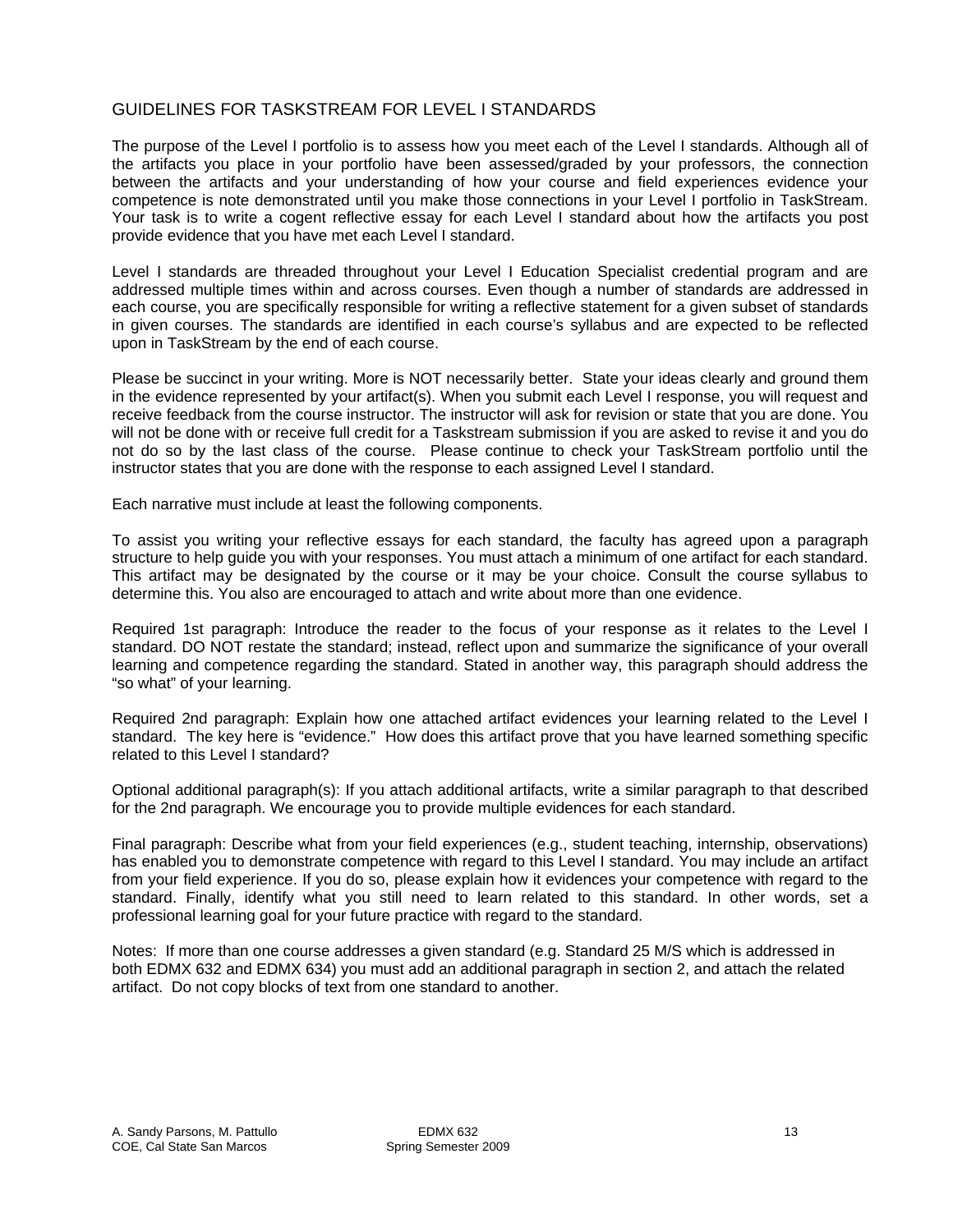# Level I Standards Matrix by Course – With required artifact

| <b>Standards</b>                                                                                            | <b>EDMX 622</b>                                                                                                                                                                               | <b>EDMX</b><br>627 | <b>EDMX</b><br>631      | <b>EDMX 632</b>                                    | <b>EDMX 633</b>       | <b>EDMX 634</b>                                      | <b>EDMX</b><br>572/671/<br>672 |
|-------------------------------------------------------------------------------------------------------------|-----------------------------------------------------------------------------------------------------------------------------------------------------------------------------------------------|--------------------|-------------------------|----------------------------------------------------|-----------------------|------------------------------------------------------|--------------------------------|
| Standard 10<br>Professional, Legal and<br><b>Ethical Practices</b>                                          |                                                                                                                                                                                               |                    | Legal<br><b>Brief</b>   |                                                    |                       |                                                      | X                              |
| Standard 11<br><b>Educational Policy and</b><br>Perspectives                                                |                                                                                                                                                                                               |                    | Summer<br>Institute     |                                                    |                       |                                                      | X                              |
| Standard 12<br><b>Educating Diverse Learners</b><br>with Disabilities                                       | <b>Best</b><br><b>Practices</b><br>Report                                                                                                                                                     |                    |                         |                                                    |                       |                                                      | X                              |
| Standard 15<br>Managing Learning<br>Environments                                                            |                                                                                                                                                                                               |                    |                         |                                                    | Discipline<br>Pyramid |                                                      | X                              |
| Standard 16<br><b>Effective Communication</b><br>and Collaborative<br>Partnerships                          |                                                                                                                                                                                               |                    | Base<br>Team<br>Meeting |                                                    |                       |                                                      | X                              |
| Standard 17<br>Assessment, Curriculum and<br>Instruction                                                    |                                                                                                                                                                                               | Case<br>Study      |                         |                                                    |                       |                                                      | X                              |
| Standard 22<br>Assessment and Evaluation<br>of Students                                                     |                                                                                                                                                                                               | Case<br>Study      |                         |                                                    | <b>MAPs</b>           |                                                      | X                              |
| Standard 23<br>Planning and Implementing<br>Curriculum and Instruction                                      | Best<br>Practices<br>Report                                                                                                                                                                   |                    |                         |                                                    |                       |                                                      | X                              |
| Standard 24 Positive<br><b>Behavior Support</b>                                                             |                                                                                                                                                                                               |                    |                         |                                                    | <b>PBS Plan</b>       |                                                      | X                              |
| Standard 25 M/M<br>Characteristics and Needs of<br>Individuals with Mild to<br><b>Moderate Disabilities</b> | <b>Facts About</b><br>Learning<br>Challenges<br>Report and<br>Presentation<br>(Add-on<br>candidates<br>complete a<br><b>Disability</b><br>Matrix in either<br>EDMS 512 or<br><b>EDUC 501)</b> |                    |                         | Standards<br><b>Based</b><br>Curriculum<br>Project |                       |                                                      | X                              |
| Standard 25 M/S<br><b>Communication and Social</b><br><b>Networks</b>                                       |                                                                                                                                                                                               |                    |                         | Vendor<br>Research<br>Project                      |                       | Self-<br>Determination<br>Postings<br>(WebCT)        |                                |
| Standard 26 M/S<br>Curriculum                                                                               |                                                                                                                                                                                               |                    |                         |                                                    |                       | Resource Area<br>Project                             |                                |
| Standard 27 M/S<br>Movement, Mobility, Sensory<br>and Specialized Health Care                               |                                                                                                                                                                                               |                    |                         |                                                    |                       | School Nurse &<br>Medically<br>Fragile<br>reflection |                                |
| Standard 13<br>Special Education Field<br><b>Experiences with Diverse</b><br>Populations                    |                                                                                                                                                                                               |                    |                         |                                                    |                       | Practicum Logs<br>& Field<br>Reflection              | X                              |